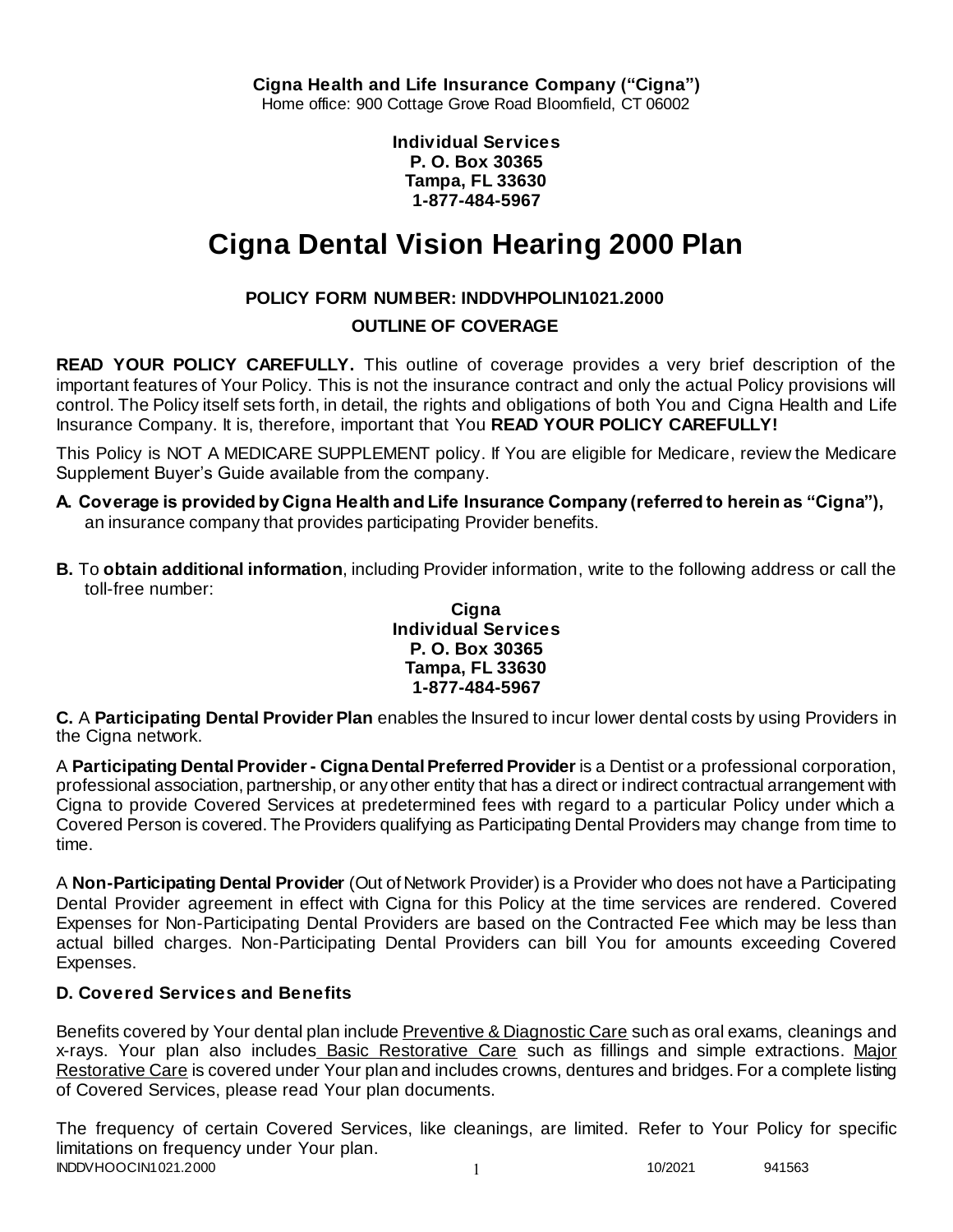### **Benefit Schedule**

The benefits outlined in the table below show the payment percentages for Covered Expenses **AFTER** any applicable Deductibles have been satisfied unless otherwise stated.

# **CIGNA DENTAL, VISION, AND HEARING INSURANCE** *The Schedule*

#### **For You and Your Dependents**

#### **The Schedule – Dental Benefits**

If You select a Participating Dental Provider, Your cost will be less than if You select a Non-Participating Dental Provider.

#### **Emergency Services**

The Benefit Percentage payable for Emergency Services charges made by a Non-Participating Dental Provider is the same Benefit Percentage as for Participating Dental Provider Charges. Dental Emergency services are required immediately to either alleviate pain or to treat the sudden onset of an acute dental condition. These are usually minor procedures performed in response to serious symptoms, which temporarily relieve significant pain, but do not effect a definitive cure, and which, if not rendered, will likely result in a more serious dental or medical complication.

#### **Dental Deductibles**

Dental Deductibles are expenses to be paid by You or Your Dependent. Dental Deductibles are in addition to any Coinsurance. Once the Dental Deductible maximum in The Schedule has been reached, You and Your family need not satisfy any further dental deductible for the rest of that year.

#### **Participating Dental Provider Payment**

Participating Dental Provider services are paid based on the Contracted Fee agreed upon by the Provider and Cigna.

#### **Non-Participating Dental Provider Payment**

Non-Participating Dental Provider services are paid based on the Contracted Fee.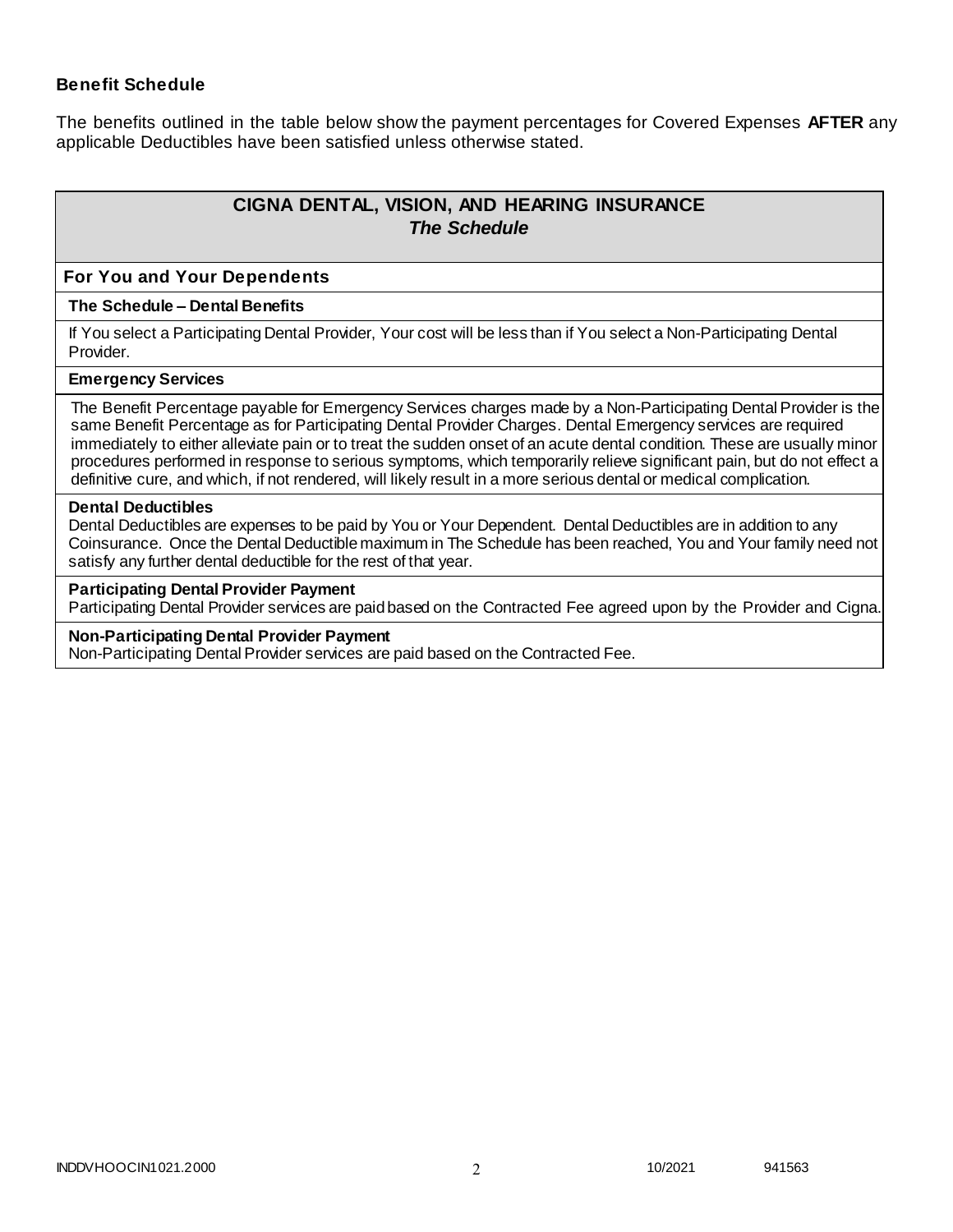| DENTAL BENEFIT HIGHLIGHTS                                                                                                                                                                                                                                                 |                                                  |
|---------------------------------------------------------------------------------------------------------------------------------------------------------------------------------------------------------------------------------------------------------------------------|--------------------------------------------------|
| Classes I, II, III<br><b>Calendar Year Maximum</b>                                                                                                                                                                                                                        | \$1,500 per person                               |
| <b>Calendar Year Dental Deductible</b><br>Individual                                                                                                                                                                                                                      | \$100 per person<br>Not Applicable to Class I    |
| Class I                                                                                                                                                                                                                                                                   | The Percentage of Covered Expenses the Plan Pays |
| Preventive Care<br>Oral Exams<br>Routine Cleanings<br>Routine X-rays<br>Non-Routine X-rays<br><b>Fluoride Application</b><br><b>Sealants</b><br>Space Maintainers (non-orthodontic)<br>Emergency Care to Relieve Pain                                                     | 100%                                             |
| <b>Class II</b>                                                                                                                                                                                                                                                           | The Percentage of Covered Expenses the Plan Pays |
| <b>Basic Restorative</b><br>Fillings<br>Surgical Extraction of Impacted Teeth<br>Oral Surgery, Simple Extractions<br>Relines, Rebases, and Adjustments<br>Repairs - Bridges, Crowns, and Inlays<br>Repairs - Dentures                                                     | 70% after dental deductible                      |
| <b>Class III</b>                                                                                                                                                                                                                                                          | The Percentage of Covered Expenses the Plan Pays |
| <b>Major Restorative</b><br>Crowns / Inlays / Onlays<br>Root Canal Therapy / Endodontics<br><b>Minor Periodontics</b><br><b>Major Periodontics</b><br>Oral Surgery, All Except Simple Extractions<br>Prosthesis Over Implant<br>Anesthetics<br>Dentures<br><b>Bridges</b> | 50% after dental deductible                      |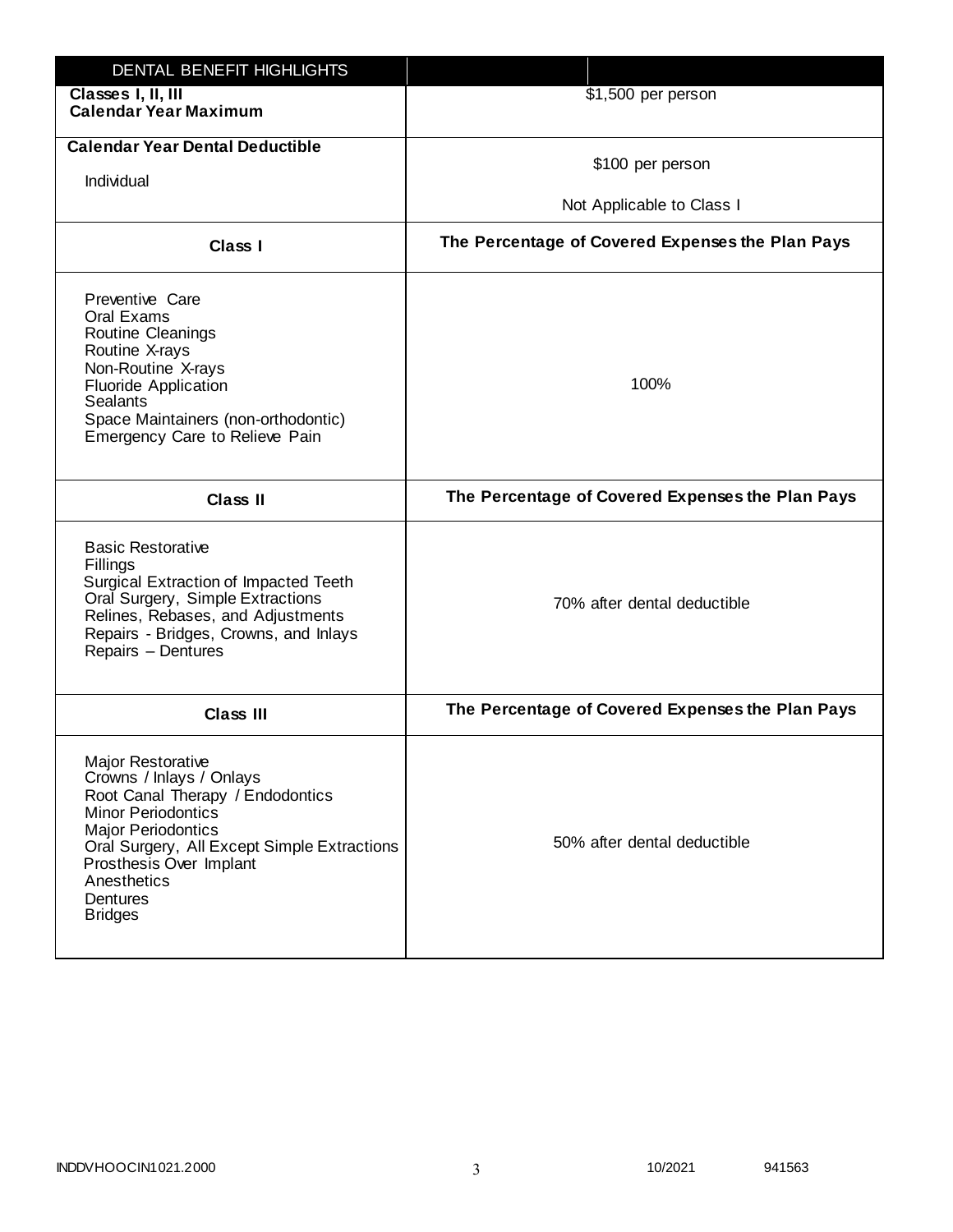| The Schedule - Vision Benefits                                                                  |                                                                                         |
|-------------------------------------------------------------------------------------------------|-----------------------------------------------------------------------------------------|
| VISION BENEFIT HIGHLIGHTS                                                                       |                                                                                         |
| Eye Examinations, including refraction                                                          | The plan pays 50% of expenses, not to exceed a \$75 calendar<br>year maximum per person |
| Materials (corrective eyeglasses or contact<br>lenses, including fittings and follow-up visits) | \$200 calendar year maximum per person                                                  |

| The Schedule - Hearing Benefits                             |                                        |
|-------------------------------------------------------------|----------------------------------------|
| HEARING BENEFIT HIGHLIGHTS                                  |                                        |
| <b>Hearing Examinations</b>                                 | \$50 calendar year maximum per person  |
| Materials (Hearing Aids, including fittings<br>and repairs) | \$500 calendar year maximum per person |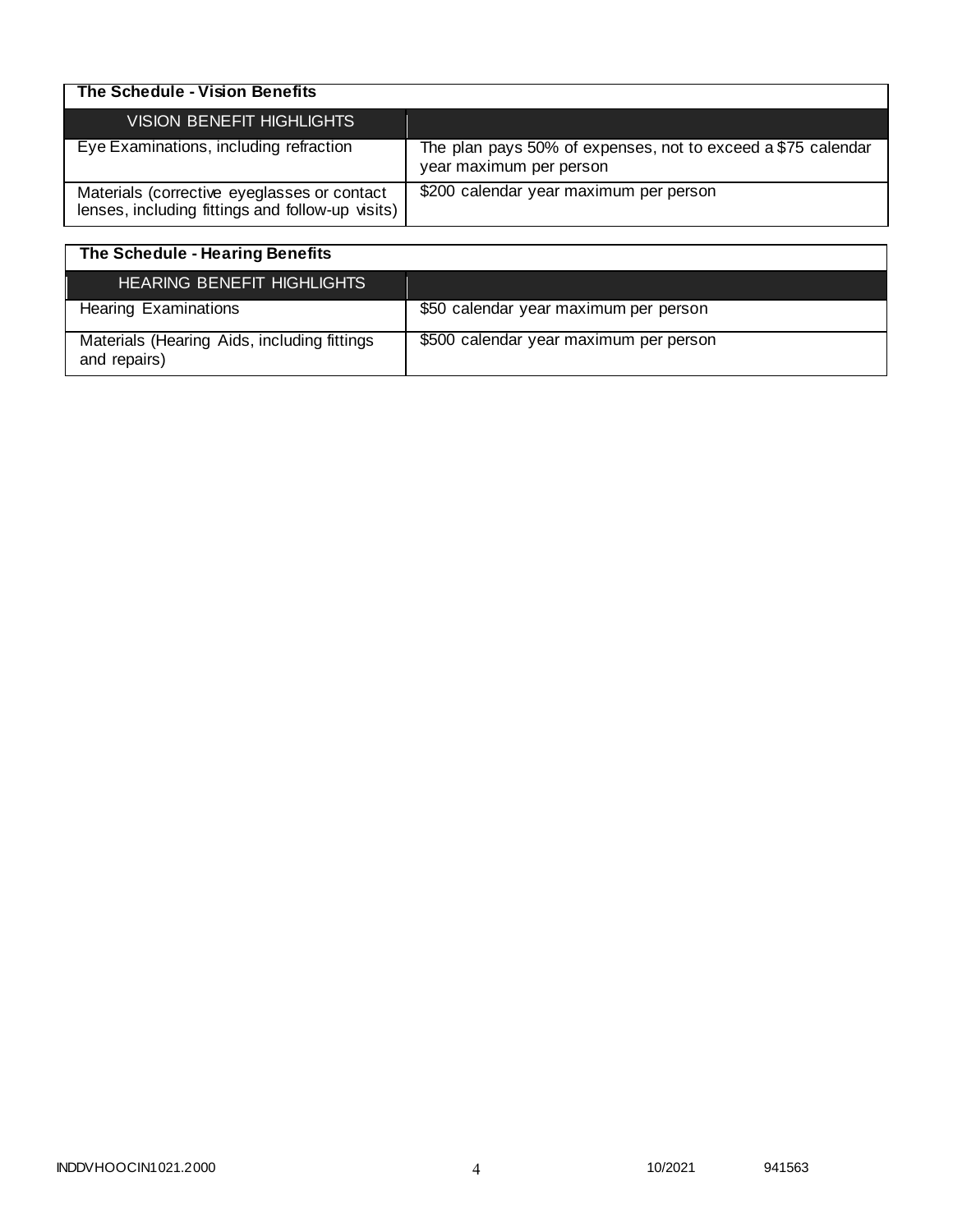# **Waiting Periods**

A Covered Person may access their dental, vision, and hearing benefit insurance once he or she has satisfied the following waiting periods.

- there is no waiting period for Class I or II dental benefits or for vision and hearing benefits.
- after 12 consecutive months of coverage dental benefits will increase to include the list of Class III procedures.

### **Missing Teeth Limitation**

There is no payment for replacement of teeth that are missing when a person first becomes insured. This payment limitation no longer applies after 24 months of continuous coverage.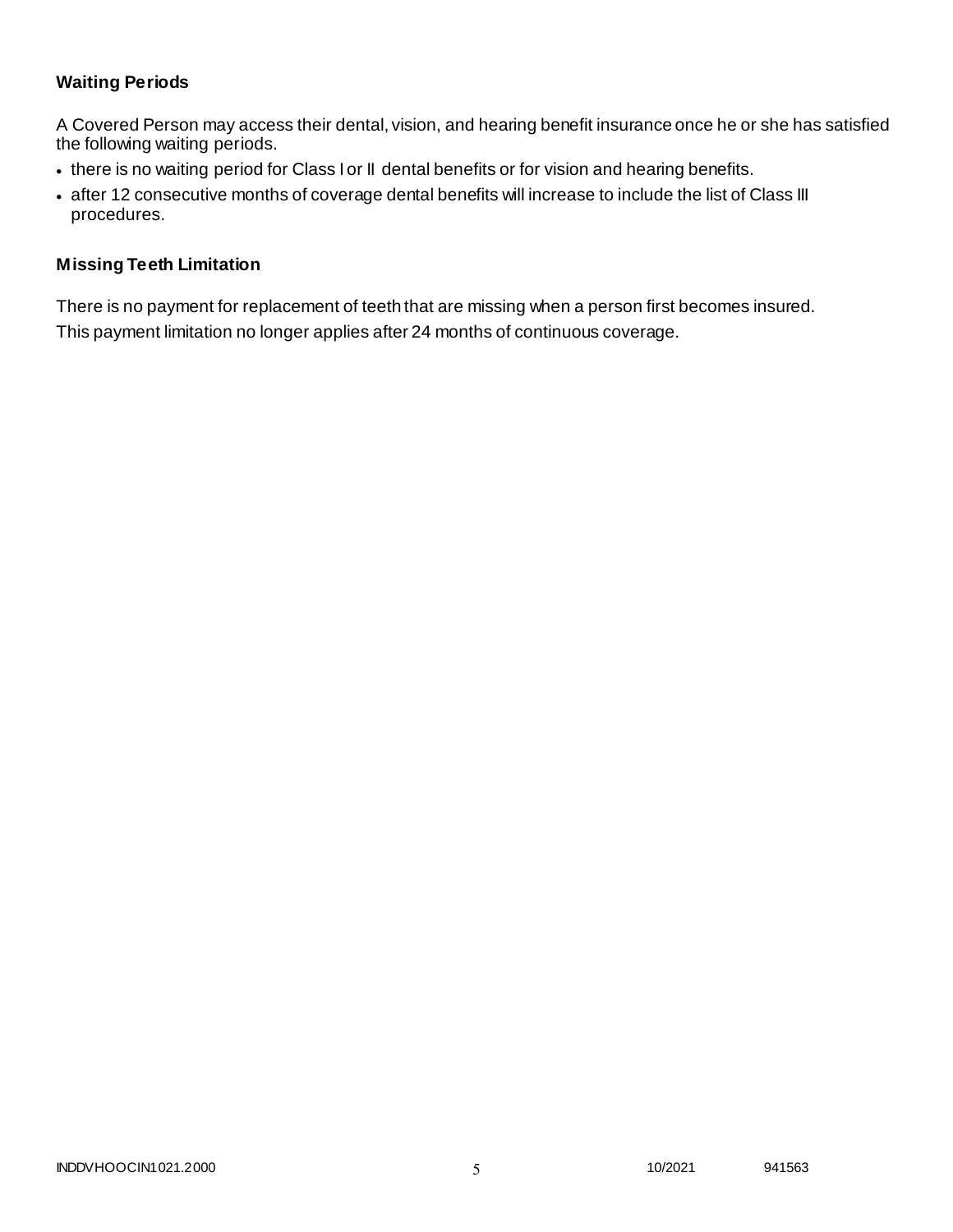# **E. Insured's Financial Responsibility**

The Insured is responsible for paying the monthly or quarterly premium on a timely basis. The Insured is also responsible to pay Providers for charges that are applied to the Deductibles, Coinsurance, and any amounts charged by Non-Participating Dental Providers in excess of the Contracted Fee. In addition, any charges for Medically Necessary and/or Dentally Necessary items that are excluded under the Policy are the responsibility of the Insured.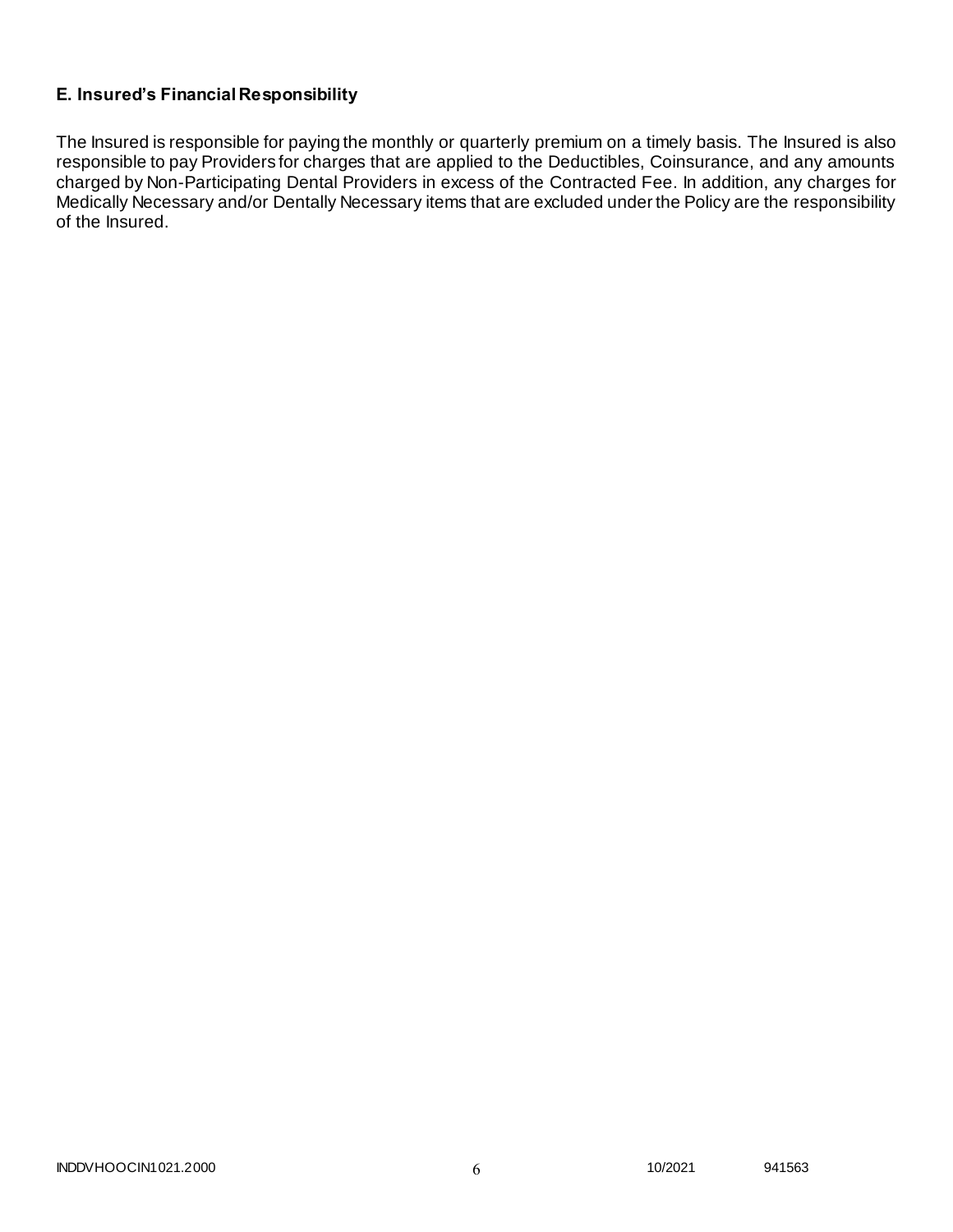# **F. Exclusions And Limitations: What Is Not Covered By This Policy**

# **Expenses Not Covered**

Covered Expenses will not include, and no payment will be made for:

- procedures which are not included in the list of Covered Dental Services, Covered Vision Services, or Covered Hearing Services;
- cone beam imaging;
- instruction for plaque control, oral hygiene and diet;
- core build-ups;
- veneers;
- precious or semi-precious metals for crowns, bridges and abutments;
- restoration of teeth which have been damaged by erosion, attrition or abrasion;
- bite registrations; precision or semi-precision attachments; or splinting;
- implants or implant related services;
- orthodontic treatment, except for the treatment of cleft lip and cleft palate;
- general anesthesia or intravenous sedation, when used for the purposes of anxiety control or patient management is not covered; may be considered only when medically or dentally necessary and when in conjunction with covered complex oral surgery;
- athletic mouth guards;
- services performed solely for cosmetic reasons;
- personalization or decoration of any dental device or dental work;
- replacement of an appliance per benefit guidelines;
- services that are medical in nature:
- services and supplies received from a hospital;
- prescription drugs;
- plano lenses:
- VDT (video display terminal)/computer eyeglass benefit;
- medical or surgical treatment of the eyes;
- any type of corrective vision surgery, including LASIK surgery, radial ketatonomy (RK), automated lamellar keratoplasty (ALK), or conductive keratoplasty (CK);
- Orthoptic or vision training and any associated supplemental testing;
- any eye examination, or any corrective eyewear, required by an employer as a condition of employment;
- safety eyewear;
- sub-normal vision aids or non-prescription lenses;
- Magnification or low vision aids not shown as covered in the Schedule of Vision Coverage;
- Assistive Listening Devices (ALDs);
- medical and/or surgical treatment of the internal or external structures of the ear, including but not limited to Cochlear implants;
- Hearing Aids not prescribed by a Licensed Hearing Care Professional;
- ear protective devices or plugs;
- Hearing Aids maintenance/service contracts, ear molds and other miscellaneous repairs;
- Hearing Aids purchased online or over the counter (OTC); or
- Disposable Hearing Aids.

INDDVHOOCIN1021.2000 10/2021 941563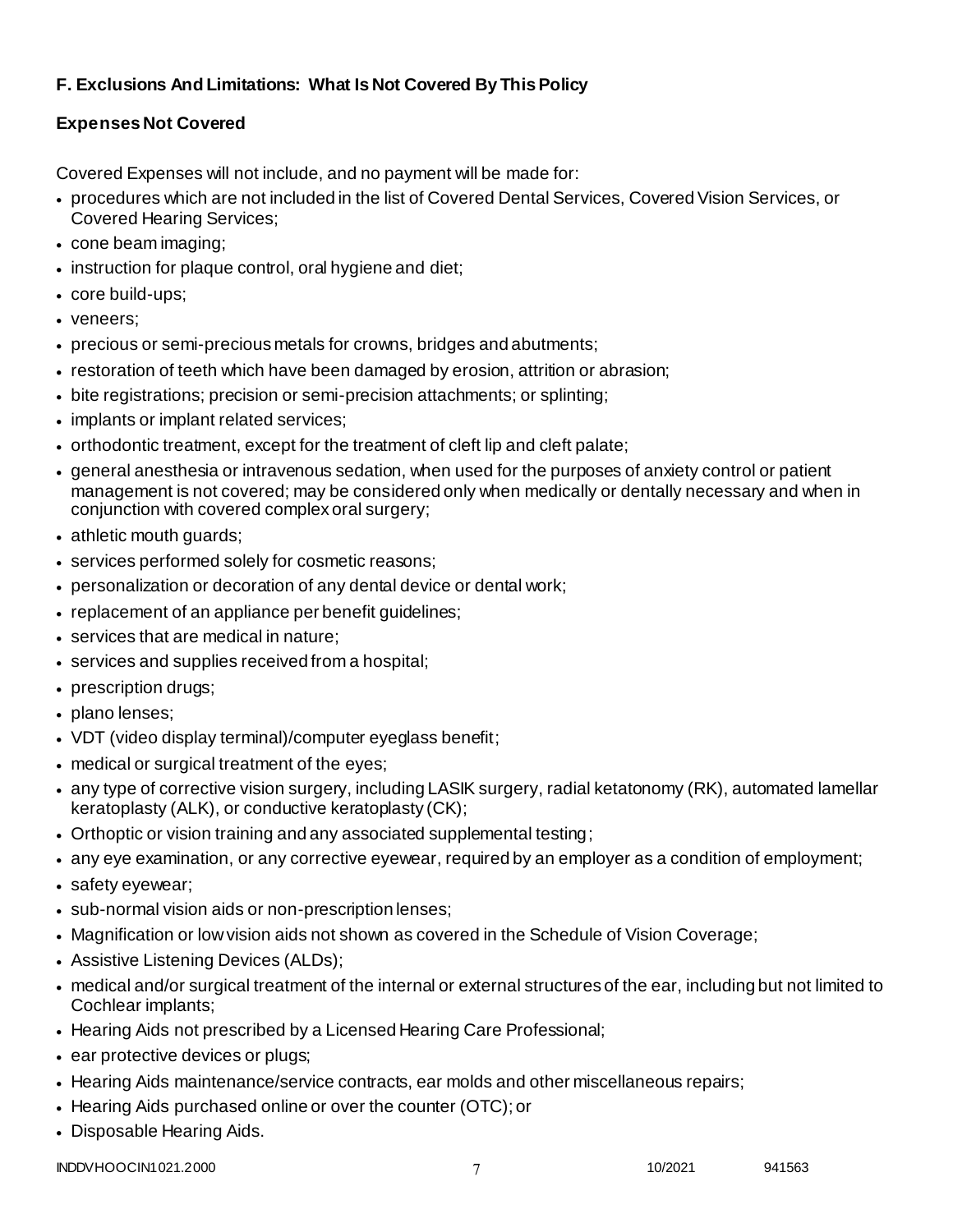### **General Limitations**

No payment will be made for expenses incurred for You or any one of Your Dependents:

- For services not specifically listed as Covered Services in this Policy;
- For services or supplies that are not Medically Necessary;
- For services received before the Effective Date of coverage;
- For services received after coverage under this Policy ends;
- For services for which You have no legal obligation to pay or for which no charge would be made if You did not have insurance coverage;
- For Professional services or supplies received or purchased directly or on Your behalf by anyone, including a Provider, from any of the following:
	- **Yourself or Your employer;**
	- a person who lives in the Covered Person's home, or that person's employer;
	- a person who is related to the Covered Person by blood, marriage or adoption, or that person's employer;
- for or in connection with an Injury arising out of, or in the course of, any employment for wage or profit;
- for or in connection with a Sickness which is covered under any workers' compensation or similar law;
- for charges made by a Hospital owned or operated by or which provides care or performs services for, the United States Government, if such charges are directly related to a condition which occurred while serving in the military or an associated auxiliary unit;
- services or supplies received due to an act of war, declared or undeclared while serving in the military or an associated auxiliary unit;
- to the extent that payment is unlawful where the person resides when the expenses are incurred;
- for charges which the person is not legally required to pay;
- for charges which would not have been made if the person had no insurance;
- to the extent that billed charges exceed the rate of reimbursement as described in the Schedule;
- for charges for unnecessary care, treatment or surgery;
- to the extent that You or any of Your Dependents is in any way paid or entitled to payment for those expenses by or through a public program, other than Medicaid;
- for or in connection with experimental procedures or treatment methods not approved by the American Dental Association or the appropriate dental specialty society;
- Procedures that are a covered expense under any other plan which provides dental, vision, or hearing benefits;
- To the extent that benefits are paid or payable for those expenses under the mandatory part of any auto insurance policy written to comply with a "no-fault" insurance law or an uninsured motorist insurance law. Cigna will take into account any adjustment option chosen under such part by You or any one of Your Dependents.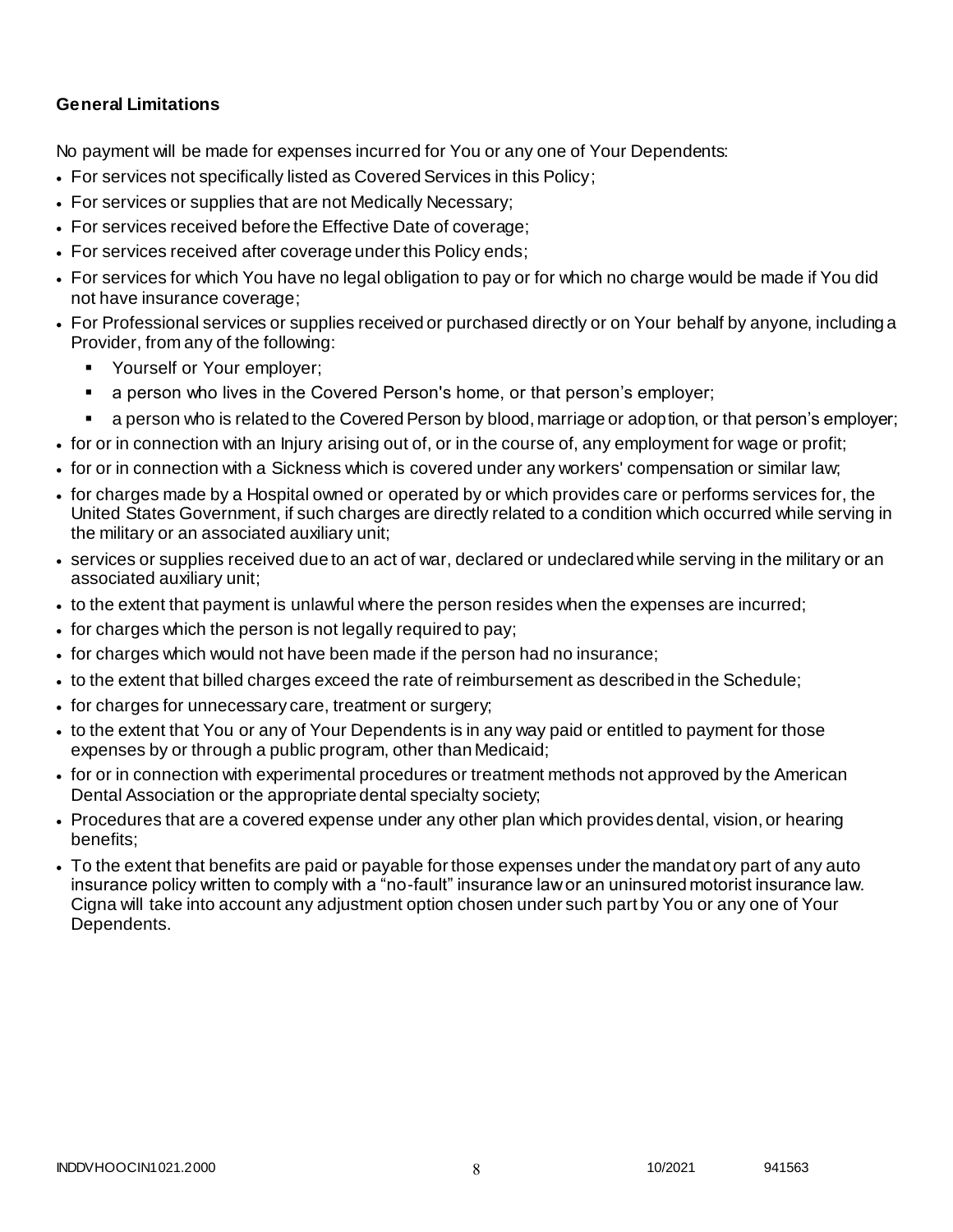### **G. Predetermination of Dental Benefits Program**

Predetermination of Benefits is a voluntary review of a Dentist's proposed treatment plan and expected charges. It is not preauthorization of service and is not required.

The treatment plan should include supporting pre-operative x-rays and other diagnostic materials as requested by Cigna's dental consultant. If there is a change in the treatment plan, a revised plan should be submitted.

Cigna will determine covered dental expenses for the proposed treatment plan. If there is no Predetermination of Benefits, Cigna will determine covered dental expenses when it receives a claim.

Review of proposed treatment is advised whenever extensive dental work is recommended when charges exceed **\$500**.

Predetermination of Benefits is not a guarantee of a set payment. Payment is based on the services that are actually delivered and the coverage in force at the time services are completed.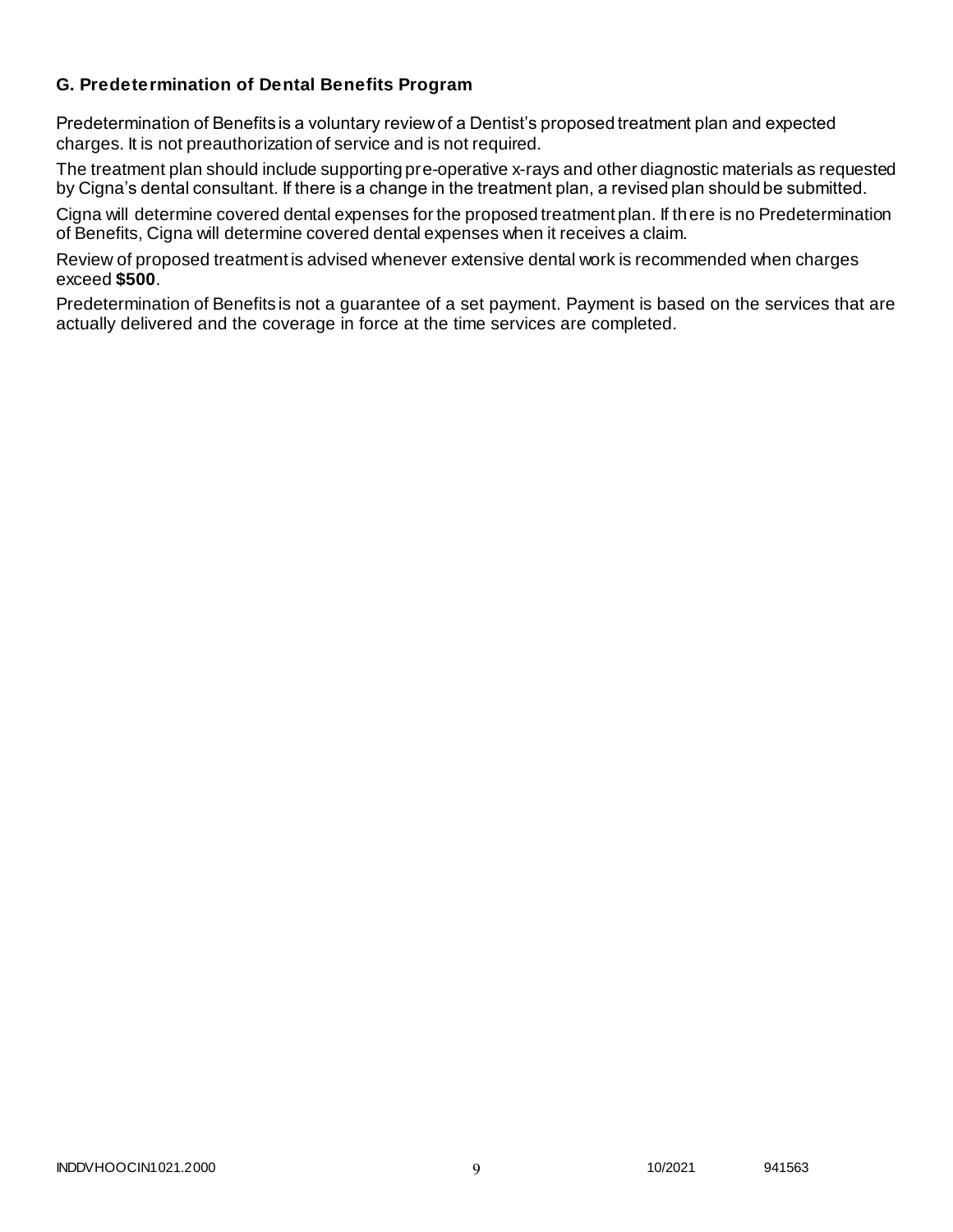### **H. General Provisions**

### **WHEN YOU HAVE A COMPLAINT OR AN APPEAL**

For the purposes of this section, any reference to "You," "Your" or "Yourself" also refers to a representative or Provider designated by You to act on Your behalf, unless otherwise noted.

We want You to be completely satisfied with the care You receive. That is why We have established a process for addressing Your concerns and solving Your problems.

#### **Start with Member Services**

We are here to listen and help. If You have a concern regarding a person, a service, the quality of care, or contractual benefits, You can call Our toll-free number and explain Your concern to one of Our Customer Service representatives. You can also express that concern in writing. Please call or write to Us at the following:

Customer Services Toll-Free Number or address on www.mycigna.com, explanation of benefits or claim form

We will do Our best to resolve the matter on Your initial contact. If We need more time to review or investigate Your concern, We will get back to You as soon as possible, but in any case within 30 days.

If You are not satisfied with the results of a coverage decision, You can start the appeals procedure.

#### **Appeals Procedure**

Cigna has a two step appeals procedure for coverage decisions. To initiate an appeal, You must submit a request for an appeal in writing within 365 days of receipt of a denial notice. You should state the reason why You feel Your appeal should be approved and include any information supporting Your appeal. If You are unable or choose not to write, You may ask to register Your appeal by telephone. Call or write to Us at the toll-free number or address on Your Benefit Identification card, explanation of benefits or claim form.

#### **Level One Appeal**

Your appeal will be reviewed and the decision made by someone not involved in the initial decision. Appeals involving Medical Necessity or clinical appropriateness will be considered by a health care professional. The health care professional will have knowledge of the medical condition, procedure or treatment indicated in the appeal; they are licensed in the same profession and have a similar specialty; they were not involved in any part of the initial investigation of the complaint or grievance and were not involved until now in the appeal; and do not have a direct business relationship with You or the initial Provider that recommended the procedure, treatment or service in the appeal.

For level one appeals, We will respond in writing with a decision within 30 calendar days after We receive an appeal for a postservice coverage determination. If more time or information is needed to make the determination, We will notify You in writing to request an extension of up to 15 calendar days and to specify any additional information needed to complete the review. The written notification will include Our appeal decision, a statement of the reasons, policies and procedures that were used as the basis of the decision, and Our contact information if You wish to obtain more information about Our decision.

If You are not satisfied with Our level-one appeal decision, You may request a level-two appeal.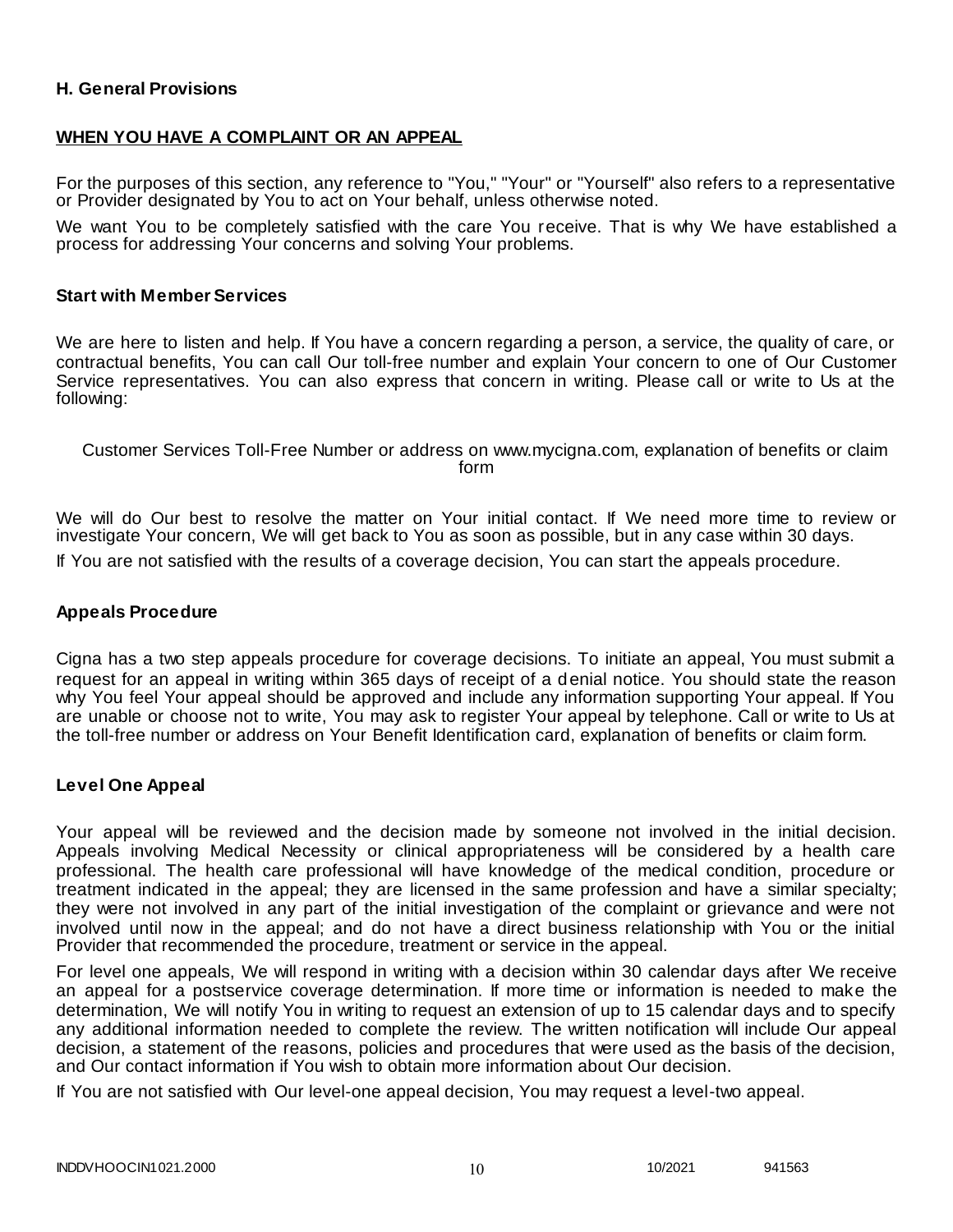### **Level Two Appeal**

If You are dissatisfied with Our level one appeal decision, You may request a second review. To start a level two appeal, follow the same process required for a level one appeal.

Most requests for a second review will be conducted by the Appeals Committee, which consists of at least three people. Anyone involved in the prior decision may not vote on the Committee. For appeals involving Medical Necessity or clinical appropriateness, the Committee will consult with at least one Dentist reviewer in the same or similar specialty as the care under consideration. You may present Your situation to the Committee in person or by conference call.

For level two appeals We will acknowledge in writing that We have received Your request and schedule a Committee review. For postservice claims, the Committee review will be completed within 30 calendar days. If more time or information is needed to make the determination, We will notify You in writing to request an extension of up to 15 calendar days and to specify any additional information needed by the Committee to complete the review. You will be notified in writing of the Committee's decision within five working days after the Committee meeting, and within the Committee review time frames above if the Committee does not approve the requested coverage.

### **Notice of Benefit Determination on Appeal**

Every notice of an appeal decision will be provided in writing or electronically and, if an adverse determination, will include:

- (1) the specific reason or reasons for the denial decision;
- (2) reference to the specific Policy provisions on which the decision is based;
- (3) a statement that the claimant is entitled to receive, upon request and free of charge, reasonable access to and copies of all documents, records, and other Relevant Information as defined;
- (4) upon request and free of charge, a copy of any internal rule, guideline, protocol or other similar criterion that was relied upon in making the adverse determination regarding Your appeal, and an explanation of the scientific or clinical judgment for a determination that is based on a medical necessity, experimental treatment or other similar exclusion or limit

### **Relevant Information**

Relevant Information is any document, record, or other information which was relied upon in making the benefit determination; was submitted, considered, or generated in the course of making the benefit determination, without regard to whether such document, record, or other information was relied upon in making the benefit determination; demonstrates compliance with the administrative processes and safeguards required by federal law in making the benefit determination; or constitutes a statement of policy or guidance with respect to the plan concerning the denied treatment option or benefit or the claimant's diagnosis, without regard to whether such advice or statement was relied upon in making the benefit determination.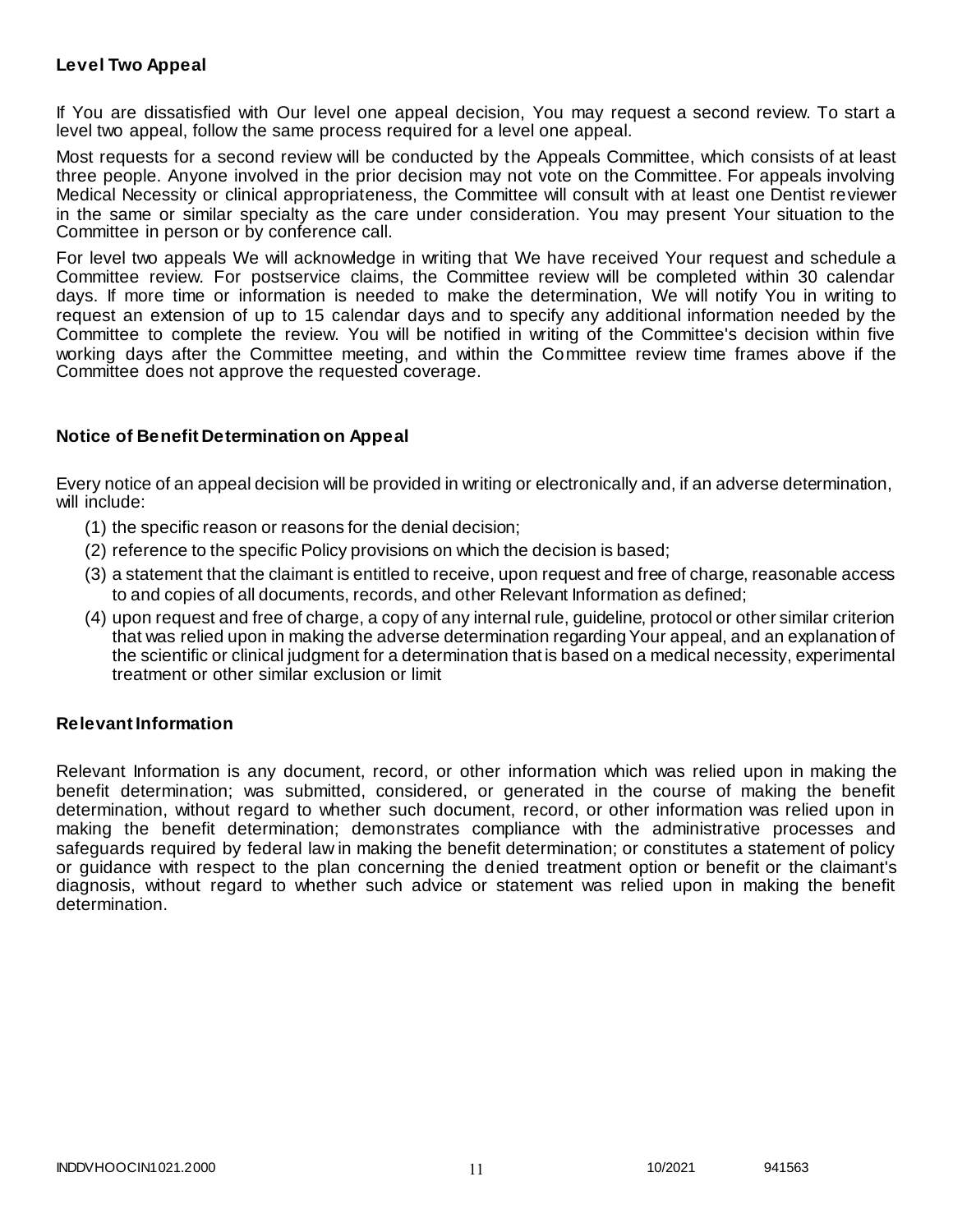# **I. Participating Dental Providers**

Cigna will provide a current list of Dentists currently participating with Cigna and their locations to each Covered Person upon request.

To verify if a Dentist is currently participating with Cigna and is accepting new Cigna Insureds, the Covered Person should visit Our website at www.mycigna.com.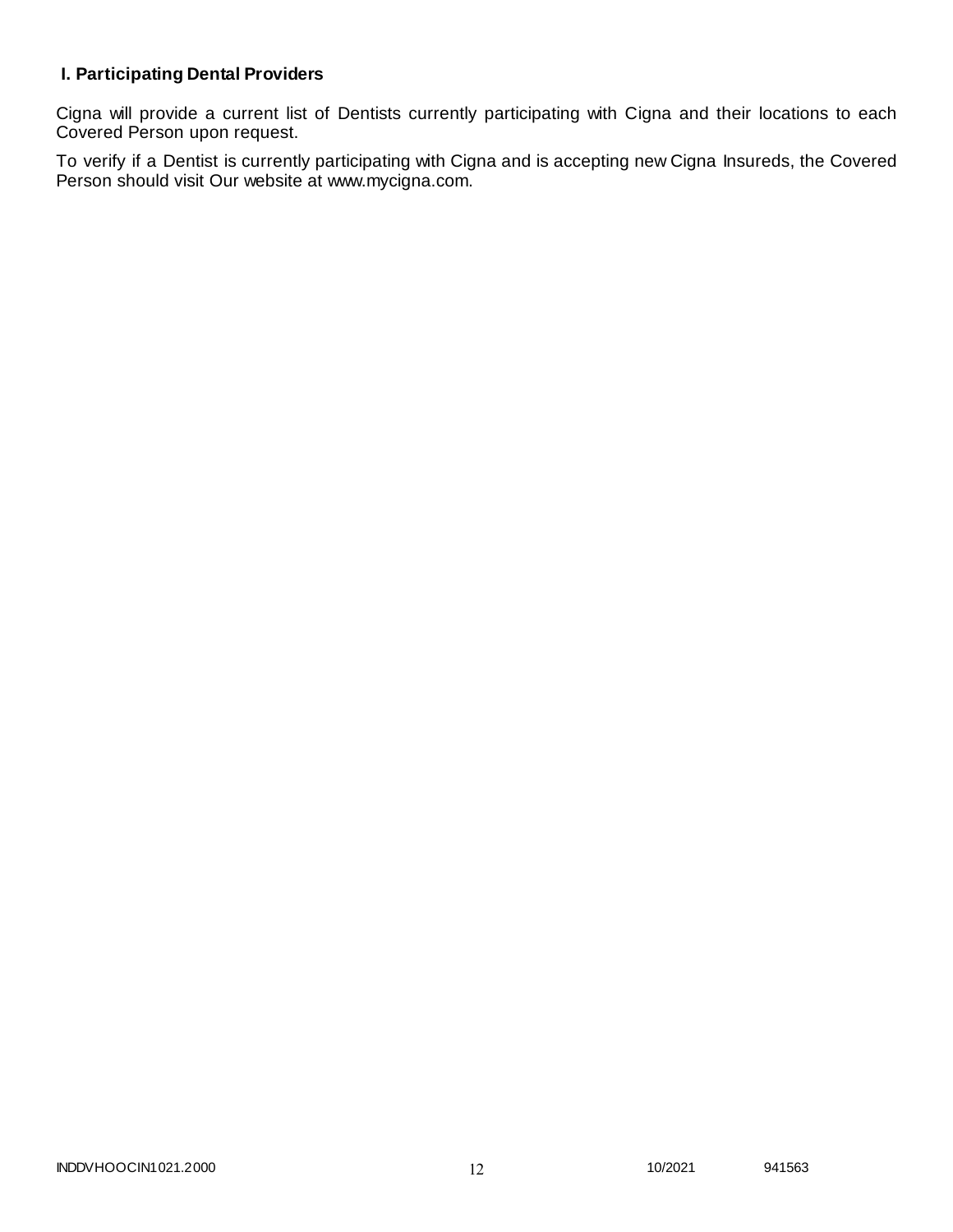### **J. Renewability, Eligibility, and Continuation**

1. The Policy will renew except for the specific events stated in the Policy. Cigna may change the premiums of the Policy with 60 days written notice to the Insured. However, Cigna will not refuse to renew or change the premium schedule for the Policy on an individual basis, but only for all Insureds in the same class and covered under the same Policy as You.

2. The individual plan is designed for residents of Indiana who are not enrolled under or covered by any other group or individual health coverage. You must notify Cigna of all changes that may affect any Covered Person's eligibility under the Policy.

3. You or Your Dependent(s) will become ineligible for coverage:

- When premiums are not paid according to the due dates and grace periods described in the premium section;
- With respect to Your Spouse, Domestic Partner, or partner to a Civil Union: when the Spouse is no longer married to the Insured or when the union is dissolved;
- With respect to You and Your Family Member(s): when You no longer meet the requirements listed in the Conditions of Eligibility section;
- The date the Policy terminates;
- When the Insured no longer lives in the Service Area.

4. If a Covered Person's eligibility under this Plan would terminate due to the Insured's death, divorce or if other Dependents would become ineligible due to age or no longer qualify as dependents for coverage under this Plan; except for the Insured's failure to pay premium, the Covered Person's insurance will be continued if the Covered Person exercising the continuation right notifies Cigna and pays the appropriate monthly premium within 60 days following the date this Policy would otherwise terminate. Any waiting periods in the new Plan will be considered as being met to the extent coverage was in force under this Plan.